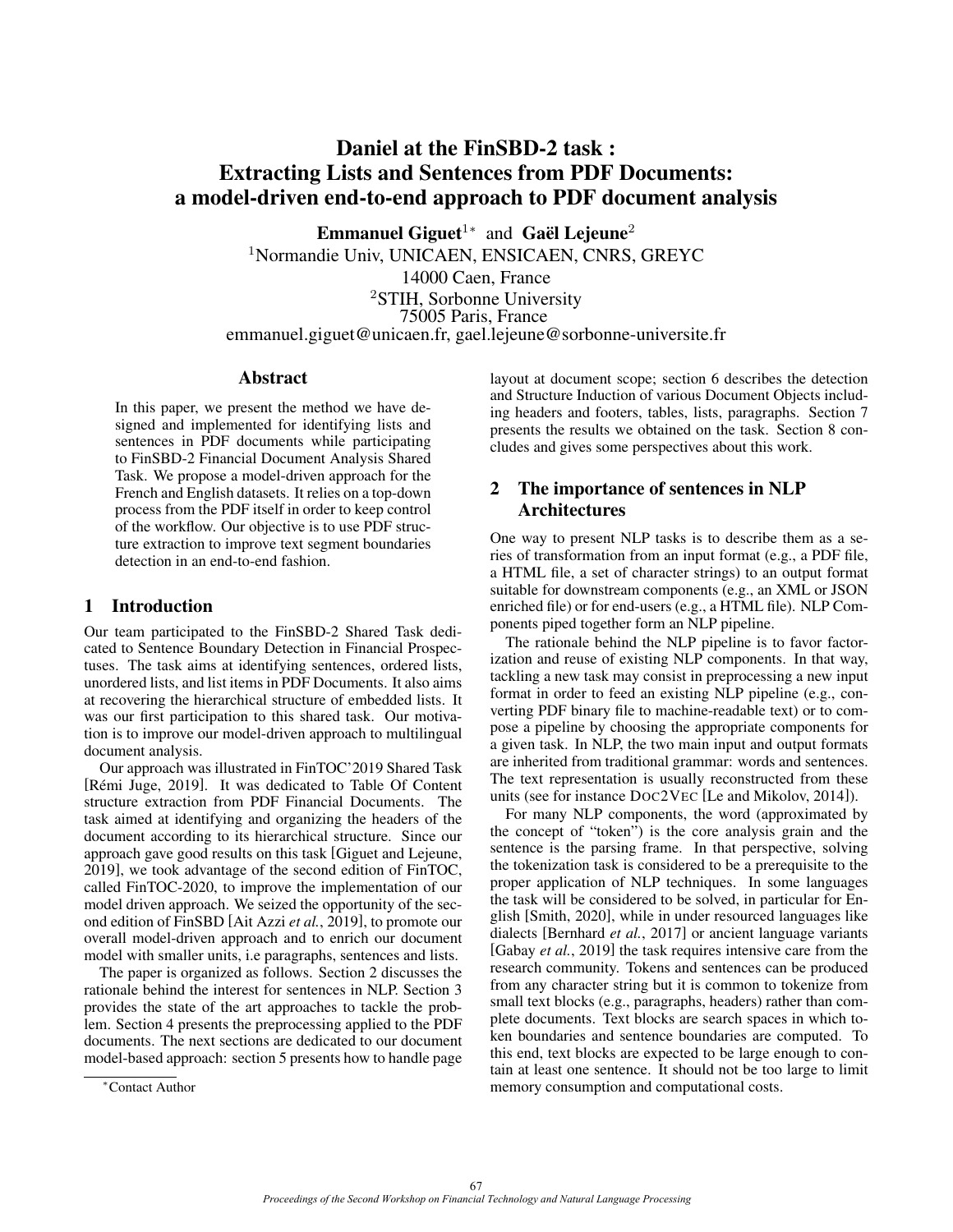While many algorithms can handle long text blocks the same way they process short blocks, some NLP approaches are very sensitive to the input length. Some tasks can be performed by linear time algorithms, other ones involve a higher computational cost, with a time complexity sometimes higher than quadratic in some cases [\[Corro, 2020\]](#page-6-3). Another example is word embeddings models where the input length is a key feature. For instance, the CAMEMBERT model (BERT for French) can not process inputs longer than five hundred twelve tokens [\[Martin](#page-7-4) *et al.*, 2020]. Obviously, whatever the time complexity, the space complexity also has to be controlled in order to limit the amount of space and memory taken by the underlying algorithms.

Processing long documents such as financial prospectuses with an NLP pipeline requires the proper definition of text blocks and sentences. While small text blocks such as paragraphs or headers are expected to be easily computed, the NLP architect has to guarantee that the computed blocks and sentences always fit the requirement of the different NLP components, in terms of time and space complexity. The task is not trivial when the pipeline is made of NLP components designed by various contributors.

Assuming that paragraphs and headers are always relevant text blocks leads to failure. It does not guarantee that paragraphs will never exceed the expected maximum length. Similarly, assuming that sentence tokenization guarantees a certain maximum length fails when confronted to text without any punctuation.

### <span id="page-1-0"></span>3 Sentence Segmentation in Practice

#### 3.1 State of the art on Sentence Boundary **Detection**

Sentence boundary detection plays a crucial role in Natural Language Processing. For a long time, sentences have been considered as given input. Things changed with the rise of robust parsing in the 90's. What is a sentence and how to detect them automatically in raw texts becomes crucial. The concept of sentence is questioned by [\[Grefenstette and Tapanainen,](#page-7-5) [1994\]](#page-7-5). [\[Giguet, 1995\]](#page-7-6) adresses the problem in the context of multilingual sentence tokenization in raw texts.

[\[Ait Azzi](#page-6-0) *et al.*, 2019] retraces the milestones and achievements in Sentence Boundary Detection, from the first rulebased approaches to the recent deep-learning approaches. They open a new challenge related to the identification of sentences in noisy unstructured PDF documents from the finance sector. Obviously the issue is much broader and impacts all the works concerning PDF document analysis.

[Dale *et al.*[, 2000\]](#page-6-4) highlights the fact that there are four challenges for sentence segmentation: (I) Language Dependence, (II) Character-Set Dependence, (III) Application Dependence and (IV) Corpus Dependence. Except for "Application Dependence", all of these challenges are linked to variations in the input data. Therefore, the techniques that have been developed by the community tend to focus on handling the variability of the data to be processed. One of the main questions regarding SBD is whether the sentence boundaries are explicitly marked or not. It relies to both language dependence and corpus dependence since all languages will not mark explicitly depending on the text genre for instance. In an experiment on multilingual SBD [\[Kiss and Strunk, 2006\]](#page-7-7) it has been shown that the main issue is that the period can serve multiple purposes and that handling this "polysemy" allows to get rid of most of boundary errors. In other application domains there has been more focus on the detection of sentence starters, obviously the best example would be speech processing [\[Bachenko](#page-6-5) *et al.*, 1995].

# 3.2 State of the art on Lists and Enumerations

Research on lists and enumerations as text objects playing an important role in the text architecture has been conducted by [\[Virbel, 1999;](#page-7-8) [Pascual and Virbel, 1996\]](#page-7-9) in Toulouse, France. [\[Luc, 2001\]](#page-7-10) studied the representation of the internal structure of enumerations with two text structure models: the Rhetorical Structure Theory (RST) and the model of text architecture, dedicated to the study and representation of visuo-spatial structures of texts. [\[Maurel, 2004;](#page-7-11) [Maurel](#page-7-12) *et al.*, 2006] studied visuo-spatial structures of texts, in particular enumerations. This work, related to Natural Language Processing, concerns the oral transposition of these structures by Text-To-Speech systems. Regarding list detection, [Déjean, 2010] introduced a method for detecting numbered sequence in documents.

# <span id="page-1-1"></span>4 Preprocessing PDF Documents

In previous INEX Book Structure Extraction Competitions, we used to consider the whole document to extract the structure [\[Giguet and Lucas, 2010a;](#page-7-13) [Giguet and Lucas, 2010b;](#page-7-14) Giguet *et al.*[, 2009\]](#page-7-15). In our participation to this FinSBD shared task; we wanted to start over from this approach in order to get an end-to-end pipeline from the PDF file itself to sentence segmentation<sup>[1](#page-1-2)</sup>. The experiment is conducted from PDF documents to ensure the control of the entire process. The document content is extracted using the pdf2xml command [Déjean, 2007]. It allow us to extract text content with its structural information via vectorial shapes.

### 4.1 Dealing with Text Content : tokens, lines and blocks

There is no concept of "word" or "number" or "token" in a PDF file. Therefore, these units have to be inferred. In order to ease the processing, pdf2xml defines a "token" as a computational unit based on character spacing. In practice, most output tokens correspond to words or numbers but they can also correspond to a composition of several interpretable unit (e.g., "Introduction ...... 5" or a breakdown of an interpretable unit (e.g., "C" "O" "N" "T" "E" "N" "T").

We assume that the PDF financial prospectuses are automatically generated by the PDF converter of a word processor. Thus, we do not check if the document is a scanned document or if it is the output of an OCR application.

Consequently, we do not consider possible trapezoid or parallelogram distortion, page rotation or curved lines. This assumption simplifies the initial stages: baselines and linespacing are inferred from the coordinates on the y-axis; left,

<span id="page-1-2"></span><sup>1</sup>Code : [https://github.com/rundimeco/daniel](https://github.com/rundimeco/daniel_fintoc2019/FINSBD2/)\_fintoc2019/ [FINSBD2/](https://github.com/rundimeco/daniel_fintoc2019/FINSBD2/)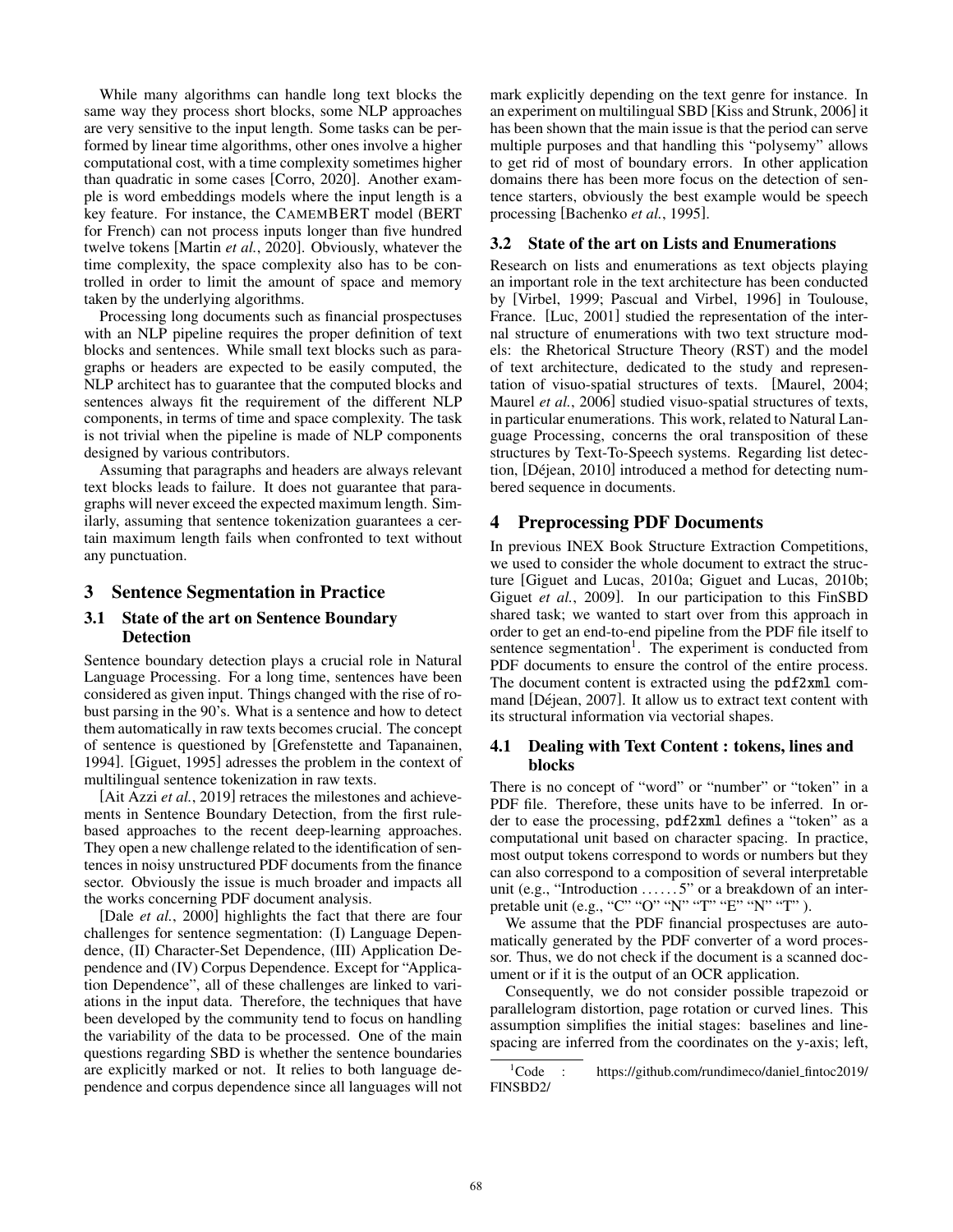right and centered alignments are inferred from the coordinates on the x-axis.

For pdf2xml, tokens are linked to two other units that we do not use in our experimentation:

line : a sequence of tokens which may correspond to a coherent visual text line (relatively to token-spacing)

block : a sequence of lines which may correspond to a coherent visual text block (relatively to line-spacing).

We only rely on the pdf2xml "token" unit. We redefine our own "line" unit in order to better control the coherence of our hierarchy of graphical units.

#### 4.2 Dealing with Vectorial Shapes

One of the main advantages of using pdf2xml is to enable our approach to rely on vectorial information during document analysis. Text background, framed content, underline text, table grid are crucial information that contributes to sense making: we have no reason to ignore them. They simplify the reader's task of sense-making [\[Sorin, 2015\]](#page-7-16), so that they may contribute in a positive way to automatic document analysis.

Most vectorial shapes are basic closed path, mostly rectangles. Graphical lines or graphical points do not exist: lines as well as points are rectangles interpreted by the cognitive skills of the reader as lines or points.

In order to use vectorial information in document analysis, we implemented a preprocessing stage that enables to build composite vectorial shapes and to interpret them as text backgrounds, cell borders, underlines. This preprocessing component returns results that are used to detect framed content and table grids.

As an example of vectorial preprocessing, more than thirteen rectangles may have to be processed to identify a single table cell with background and borders:

- eight adjacent rectangles for the borders : two horizontal borders, two vertical borders and four square corners;
- at least five rectangles for paving the cell background: four rectangles for cell paddings, and at least one rectangle for text background.

In the context of FinSBD, dealing with vectorial information allows to detect tables and ignore them. Since no sentence boundaries has to be searched in tables, table exclusion contributes to avoid the generation of potentially numerous false positive since tables are long and frequent in financial prospectuses.

# <span id="page-2-0"></span>5 Handling Page Layout at Document Scope

#### 5.1 Dealing with Content Areas

We assume that PDF converters serialize the content of a page area by area, depending on the page layout. A *content area* corresponds to a page subdivision such as a column, a header, a footer, or a floating table or figure. However, content areas are represented neither in the PDF structure nor in the pdf2xml output. Content areas are implicitly inferred and interpreted by the cognitive skills of the reader.

As an example, the repetition of a content located at the bottom of contiguous pages (i.e., positional information), with identical style properties (i.e., morphological information), visually detached from the above content and smaller than the above content (i.e., contrastive information), leads the reader to perceive a content area and to interpret it as a footer. In the PDF document, it is only a series of characters with style properties in the 2D coordinate system of sequential pages.

When a content area is processed by the PDF converter, we assume that characters and lines are serialized in reading order, so that there is no ordering problem to consider inside a content area. However, when parsing a page, we cannot always expect to find the content serialized in reading order: PDF converters can serialize content areas in several ways. For instance, the header and footer areas can be serialized before the page's main content. Indeed, the boundary delimitation of content areas inside a page is one of the main challenges.

Bounding the content areas over pages is not immediate due to the absence of marks that separate them from other adjacent areas. In our process, positional information, morphological information and contrastive information are inferred from the document structure in order to help the boundary delimitation of content areas.

#### 5.2 From Page Layout to Page Layout Models

Page Layout Analysis (PLA) aims at recognizing and labeling content areas in a page (e.g., text regions, tables, figures, lists). It is the subject of abundant research and articles. ICDAR challenges show the efforts of a large international community interested in Document Analysis and Recognition [\[Antonacopoulos](#page-6-8) *et al.*, 2009].

While PLA is often achieved at page scope and aims at bounding content regions, we have taken a model-driven approach at document scope. We try to directly infer Page Layout Models from the whole document and we then try to instantiate them on pages. This strategy has been used earlier, in the Resurgence Project [\[Giguet, 2008;](#page-7-17) [Giguet, 2011\]](#page-7-18).

Our Page Layout Model (PLM) is hierarchical and contains 2 positions at top-level: the *margin area* and the *main content area*.

The margin area contains two particular position, the *header area* located at the top, and the *footer area* located at the bottom. *Aside areas* may receive particular content such as vertically-oriented text.

The main content area contains *column areas* containing text, figures or tables. *Floating areas* are defined to receive content external to column area, such as large figures, tables or framed texts.

The positions that we try to fill at document scope are header, footer and main columns. First, pages are grouped depending on their size and orientation (i.e., portrait or landscape). Then header area and footer area are detected. Column areas are in the model but due to time constraints, the detection module is not fully implemented in this prototype yet.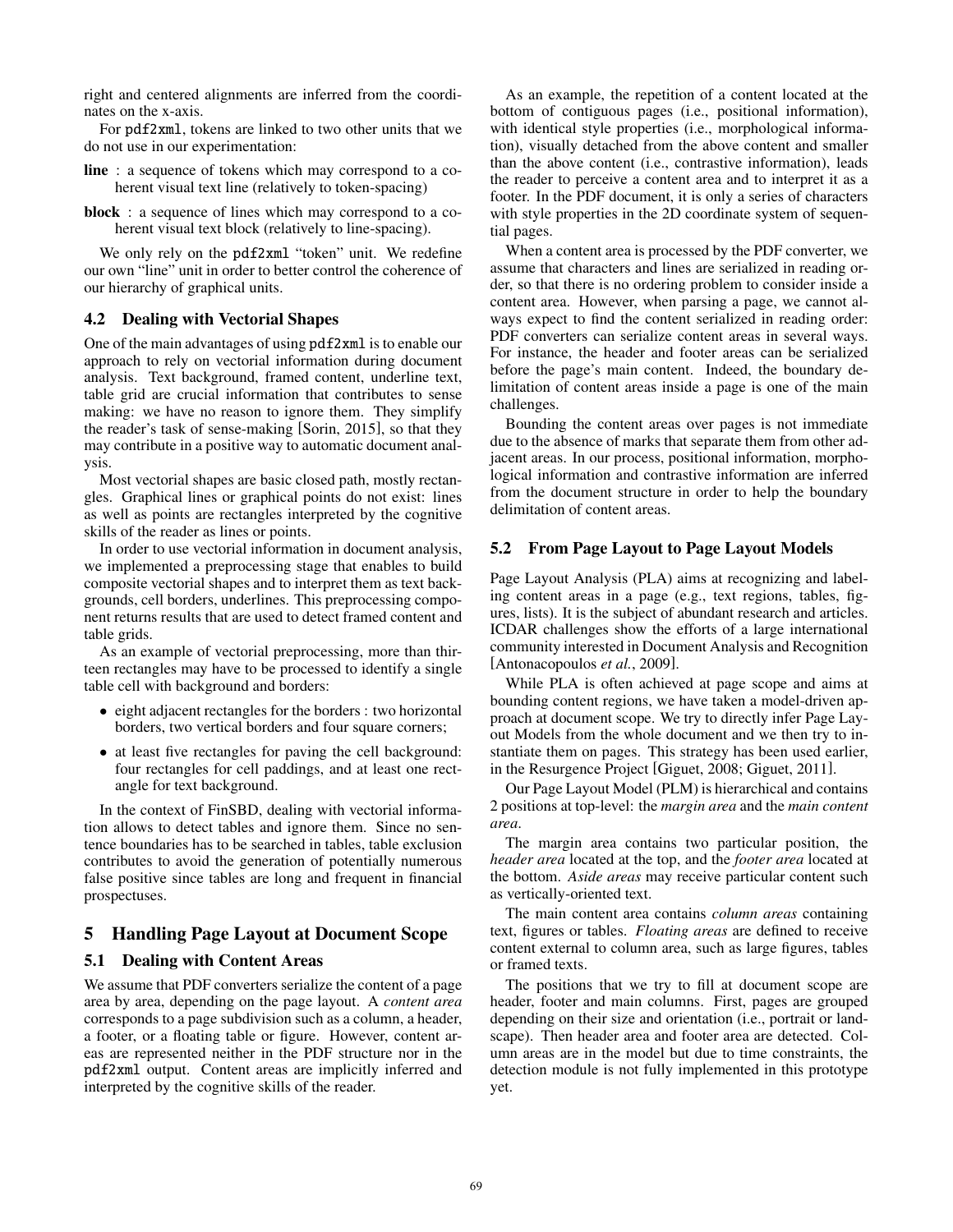#### <span id="page-3-1"></span>5.3 Detecting Header and Footer Areas

Header area boundaries and footer area boundaries are computed from the repetition of similar tokens located at similar positions at the top and at the bottom of contiguous pages [Déjean and Meunier, 2006]. We take into account possible odd and even page layouts. The detection is done on the first twenty pages of the document. While this number is arbitrary, we consider it is enough to make reliable decisions in case of odd and even layouts.

A special process detects page numbering and computes the shift between the PDF page numbering and the document page numbering. Page numbering is computed from the repetition of tokens containing decimals and located at similar positions at the top or at the bottom of contiguous pages. These tokens are taken into account when computing header and footer boundaries.

Considering FinSBD Task, identifying header and footer allows to build the main content flow over pages. Hence, it avoids to get paragraphs, sentences or list items merged with header and footer content when they overlap two pages.

#### <span id="page-3-0"></span>6 Parsing with a Document Model

In INEX Book Structure Extraction Competition, we introduced a relevant strategy to divide a document in main parts and chapters [\[Giguet](#page-7-15) *et al.*, 2009].

As we participated at FinTOC Shared Task [\[Giguet and](#page-7-1) [Lejeune, 2019\]](#page-7-1), we used a fallback strategy to divide the document in parts: the Table of Content (TOC) if detected is used to separate preliminaries from the main content of the document. The underlying idea is to rely on the main part's internal regularities when making decisions. This is useful for inferring paragraph models or list item models.

Contrary to our model-based approach, this fallback does not allow to separate the document body from its appendices or annexes. That is unfortunate since appendices and annexes may have their own regularities that should not be mixed with the document body regularities in the inference engine.

#### 6.1 Detecting the Table of Contents

The TOC is located in the first pages of the document. It can spread over a limited number of contiguous pages. One formal property is common to all TOCs: the page numbers are right-aligned and form an increasing sequence of integers.

These characteristics are fully exploited in the core of our TOC identification process: we consider the pages of the first third of the document as a search space. Then, we select the first right-aligned sequence of lines ending by an integer and that may spread over contiguous pages.

#### <span id="page-3-2"></span>Linking TOC Entries and Headers

Linking Table of Content Entries to main content is one of the most important process when structuring a document [Déjean [and Meunier, 2010\]](#page-6-10). Computing successfully such relations demonstrates the reliability of header detection and permits to set hyperlinks from toc entries to document headers.

Once TOC is detected, each TOC Entry is linked to its corresponding page number in the document. This page number is converted to the PDF page number thanks to the page shift (see section [5.3\)](#page-3-1). Then header is searched in the related PDF page. When found, the corresponding line is categorized as header.

### 6.2 Detection and Structure Induction of Document Objects in PDF Documents

In the main content area of our model, column areas and floating areas are both planned to contain information. While column areas are planned to contain the main text stream, floating areas are planned to contain spotlight contents that are relatively independent from the main content. Floating areas contains information that are not part of the main stream of text. Figures, tables, framed text may be such autonomous document components.

#### 6.3 Table Detection and Table Structure Induction in PDF Documents

Table detection and table structure induction are beyond the scope of this article. However table detection is important for FinSBD in order to exclude table content from the main text stream. This way, we are able to exclude table rows when searching for list items or sentences. Table structure induction does not affect list or sentence boundary detection modules.

The table detection module analyzes the PDF vectorial shapes. Our algorithm builds table grids from adjacent framed table cells. The framed table cells are built from vectorial shapes that may represent cell borders. The table grid is defined by the graph of adjacent framed table cells.

The table structure is inferred from the vectorial grid, the vectorial cell backgrounds, and the inner text spacing. This way we handle table cells that span over multiple columns. Due to lack of time, table cells that span over multiple rows is not implemented yet.

Table detection and table structure induction have been designed and implemented outside FinSBD and reused as is for convenience.

#### <span id="page-3-3"></span>6.4 Unordered List Structure Induction in PDF **Documents**

Unordered lists are also called *bulleted lists* since the list items are supposed to be marked with bullets. Unordered list may spread over multiple pages.

Unordered list items are searched at page scope. The typographical symbols (i.e., glyph) used to introduce items are not predefined. We infer the symbol by identifying multiple left-aligned lines introduced by the same single-character token. This strategy allows the algorithm to capture various bullet symbols such as squares, white bullets. . . Alphabetical or decimal characters are rejected as possible bullet style type.

The aim of the algorithm is to identify PDF lines which corresponds to new bulleted list item (i.e., list item leading lines). The objective is not to bound list items which cover multiple lines. Indeed, the end of list items are computed while computing paragraph structures: a list item ends when the next list item starts (i.e., same bullet symbol, same indentation) or when less indented text objects starts.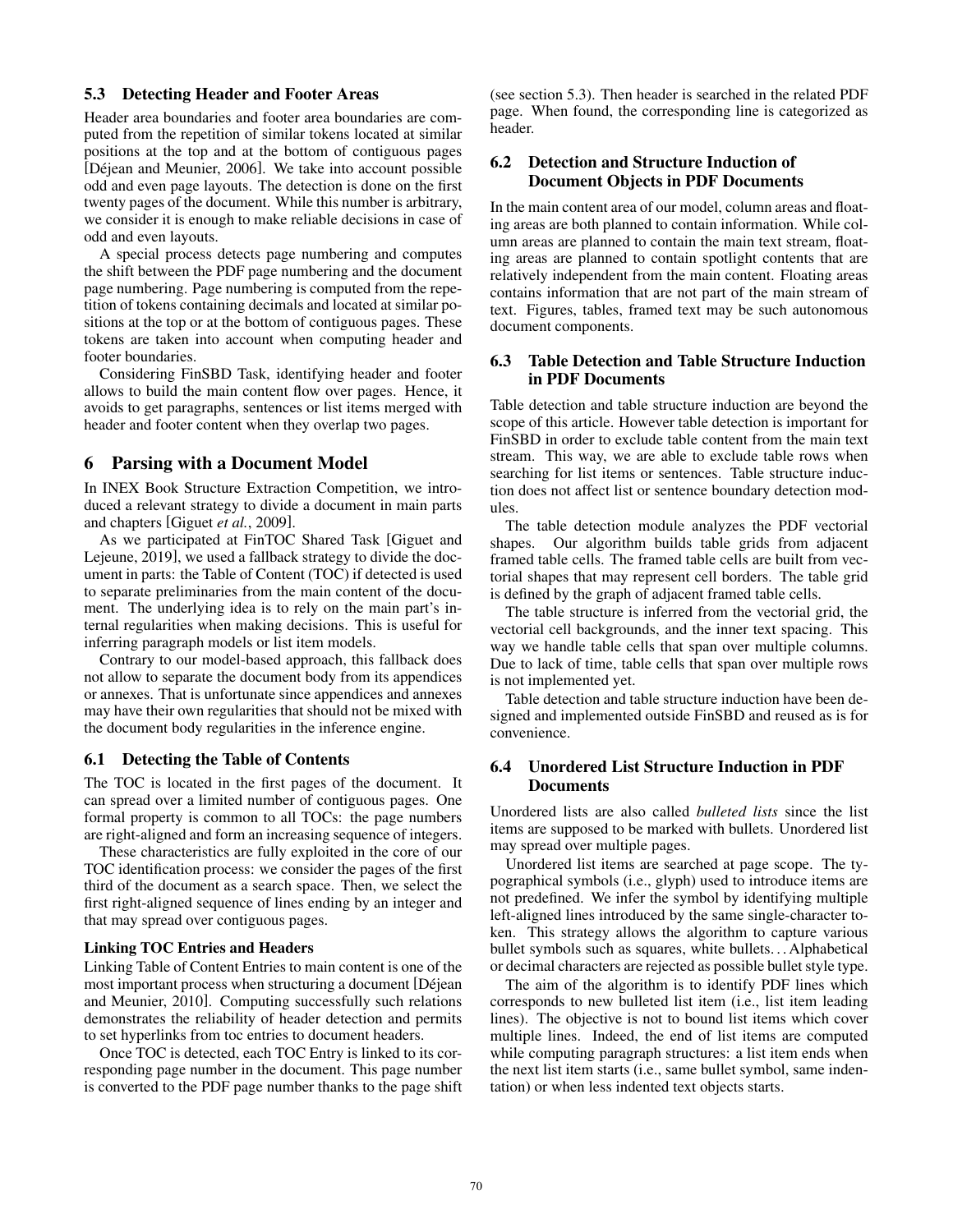| Share Class                                                                     | <b>ISIN Code</b> | <b>Swiss</b><br>Securities<br>Number<br>(Telekurs) | German<br>Security<br><b>Identification</b><br>Number | Accumulative or<br>Income | Denomination<br>Currency | <b>Status</b> | Listed?<br>Yes/No | Minimum<br>Subscription<br>Amount | Minimum<br>Additional<br>Subscription<br>Amount | Minimum<br>Redemotion<br>Amount | Management<br>Fee | <b>Sales</b><br>commission        | <b>Initial Issue</b><br>Price |
|---------------------------------------------------------------------------------|------------------|----------------------------------------------------|-------------------------------------------------------|---------------------------|--------------------------|---------------|-------------------|-----------------------------------|-------------------------------------------------|---------------------------------|-------------------|-----------------------------------|-------------------------------|
| Class MUS D1 Man<br>Convertibles Far East -<br><b>EUR Shares</b>                | LU0061927850     | 051.117                                            | 986 576                                               | Accumulative              | Euro (EUR)               | Active        | Yes               | <b>EUR 1'000</b>                  | <b>EUR 1'000</b>                                | 1 share                         | 1.50%             | up to 5% of<br>net asset<br>value | <b>EUR 100</b>                |
| Class MUS I168 Man<br>Convertibles Far East -<br><b>EUR Shares</b>              | ILU0686792739    |                                                    |                                                       | Accumulative              | Euro (EUR)               | Dormant       | <b>n/a</b>        | <b>EUR 100'000</b>                | <b>EUR 1'000</b>                                | 1 share                         | 0.75%             | up to 5% of<br>net asset<br>value | <b>EUR 100</b>                |
| Class MUS D197 Man<br>Convertibles Far East - LU0871786686<br><b>EUR Shares</b> |                  |                                                    |                                                       | Accumulative              | Euro (EUR)               | Dormant       | <b>In/a</b>       | <b>EUR 100'000</b>                | <b>EUR 1'000</b>                                | 1 share                         | 0.75%             | up to 5% of<br>net asset<br>value | <b>EUR 100</b>                |
| Class MUS D2 Man<br><b>Convertibles Far East -</b><br><b>CHF Shares</b>         | LU0424369766     | 10109862                                           | <b>AORNJ5</b>                                         | Accumulative              | Swiss franc<br>(CHF)     | Active        | No                | CHF 1'000                         | CHF 1'000                                       | 1 share                         | 1.50%             | up to 5% of<br>net asset<br>value | CHF 100                       |
| Class MUS I169 Man<br>Convertibles Far East -<br><b>CHF Shares</b>              | LU0686792812     |                                                    |                                                       | Accumulative              | Swiss franc<br>(CHF)     | Active        | No                | CHF 100'000                       | CHF 1'000                                       | 1 share                         | 0.75%             | up to 5% of<br>net asset<br>value | CHF 100                       |
| Class MUS D198 Man<br>Convertibles Far East -<br><b>CHF Shares</b>              | ILU0871786769    |                                                    |                                                       | Accumulative              | Swiss franc<br>(CHF)     | Dormant       | n/a               | CHF 100'000                       | CHF 1'000                                       | 1 share                         | 0.75%             | up to 5% of<br>net asset<br>value | CHF 100                       |

Figure 1: Illustration of a PDF table rendered as a HTML/CSS table thanks to vectorial shape analysis

#### <span id="page-4-0"></span>6.5 Ordered List Structure Induction in PDF **Documents**

Ordered list items are searched at document scope. We first select numbered lines thanks to a set of regular expressions and we analyze each numbering prefix as a tuple  $\langle P, S, I, C \rangle$ where :

- P refers to the numbering pattern (string);
- S : numbering style type (single character, see below);
- I : numbering count written in numbering style type (single character);
- C : decimal value of the numbering count (integer).

The numbering style types are defined as follows :

- Unambiguous style types:
	- D: Decimal
	- L: Lower-Latin
	- M: Upper-Latin
	- G: Lower-Greek
	- H: Upper-Greek
	- R: Lower-Roman
	- S: Upper-Roman
- Ambiguous style types:
	- ?: Lower-Latin OR Lower-Roman
	- !: Upper-Latin OR Upper-Roman

To illustrate, the line "A.2.c) My Header" is analyzed as  $\langle$ A.2.L), L, c, 3  $\mathcal{L}$ .

Then, lines are grouped in clusters sharing the same numbering pattern, for instance:

- 2.a and  $2.b \rightarrow$  cluster 2.L (Lower-Latin)
- A.2.c) and  $A.2.f$   $\rightarrow$  cluster A.2.L (Lower-latin)
- A.2.i) and A.2.v)  $\rightarrow$  cluster A.2.? (ambiguous, Lower-Latin or Lower-Roman)

The disambiguation process separates ambiguous line clusters from unambiguous line clusters. Ambiguous patterns are mapped to their corresponding unambiguous patterns. For instance, A.2.?) is mapped to A.2.L) and A.2.R) if patterns exist.

The disambiguation process assigns an unambiguous style type to ambiguous lines. The process relies on compatible unambiguous clusters as disambiguation contexts.

Two cases are considered:

- 1. Ambiguous lines that are mapped to a single unambiguous patterns are directly disambiguated. For instance, A.2.?) is directly mapped to A.2.L) if no cluster A.2.R) exists.
- 2. Ambiguous lines that can be mapped to multiple unambiguous patterns are analyzed to identify a compatible unambiguous cluster. For instance, line A.2.v) is compatible with the cluster A.2.R) if A.2.v) is missing in the cluster and if line numbering A.2.iv) exists and both line numbers and/or left-alignments are compatibles.

Once the disambiguation stage is achieved, we split every cluster in order to build ordered series. For instance, the cluster containing lines 2.a, 2.b, 2.c, 2.a, 2.b is split in two ordered series 2.a, 2.b, 2.c and 2.a, 2.b.

Finally, we detect and resolve missing or unexpected items. For instance, first item of a numbered list may be missing when the numbering item is located on the same line of its parent item (the missing item is the second token): list item (a) is not detected when line starts with (2) (a). For instance, (X) is an unexpected item which must be removed from the cluster:  $(A)$ ,  $(B)$ ,  $(C)$ ,  $(X)$ ,  $(D)$ ,  $(E)$ .

The aim of the algorithm is to identify PDF lines which corresponds to new ordered list item (i.e., list item leading lines). The objective is not to bound list items which cover multiple lines. The end of list items are computed in a second stage, while computing paragraph structures: a list item ends when the next list item starts (i.e., same numbering pattern and same indentation) or when less indented text objects starts.

### 6.6 Paragraph Structure Induction in PDF Documents

The aim of paragraph structure induction is to infer paragraph models that are later used to detect paragraph instances. A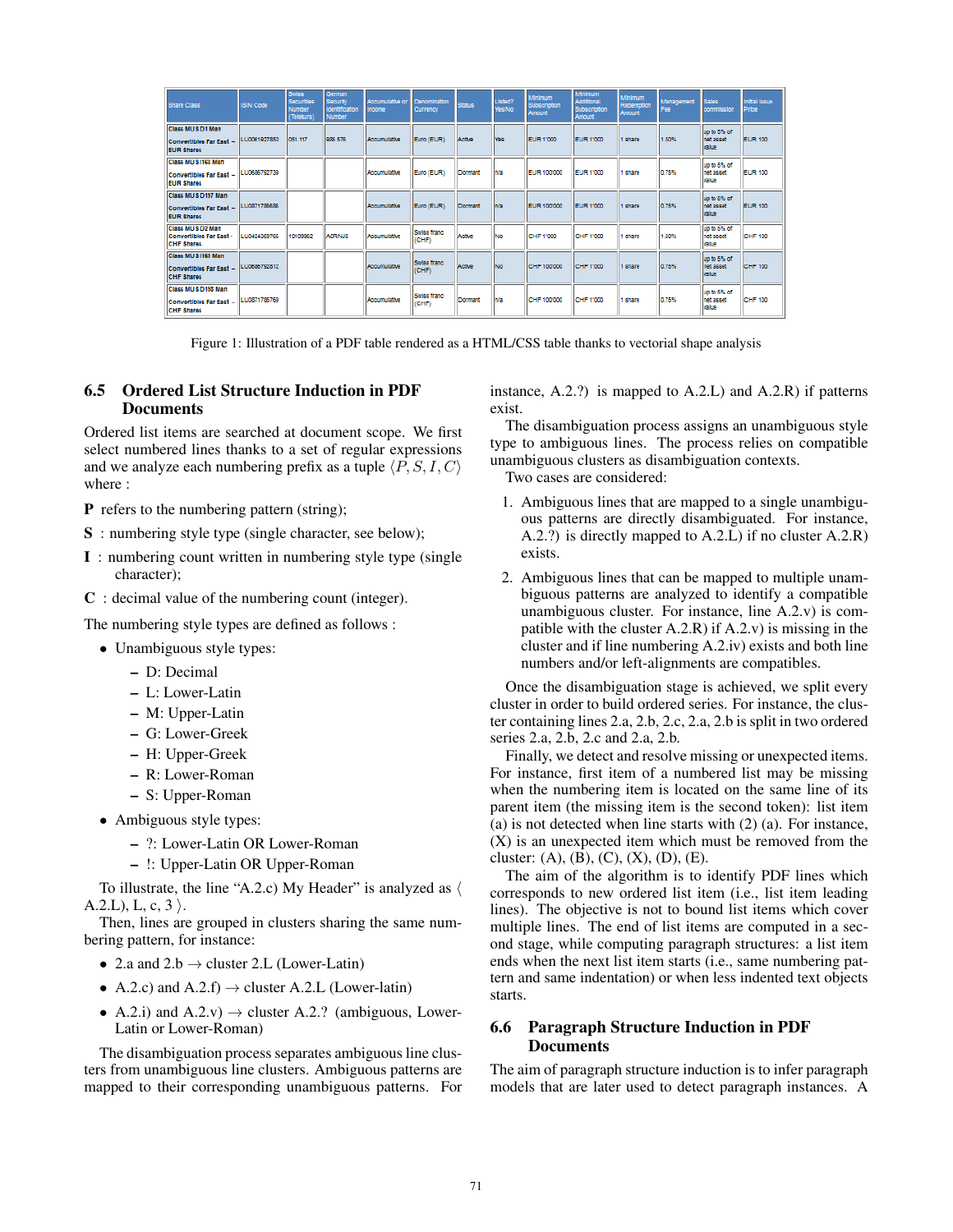paragraph model can be seen as a paragraph style defined in any word processor (see figure [2\)](#page-5-2).

<span id="page-5-2"></span>

| Highlighting                                         | Outline & Numbering              | Tabs      | <b>Drop Caps</b> | Area   | Transparency        | <b>Borders</b> |
|------------------------------------------------------|----------------------------------|-----------|------------------|--------|---------------------|----------------|
| Organizer                                            | Indents & Spacing                | Alignment | <b>Text Flow</b> | Font   | <b>Font Effects</b> | Position       |
| Indent                                               |                                  |           |                  |        |                     |                |
| Before text:                                         | ÷<br><b>b.70 cm</b>              |           |                  |        |                     |                |
| After text:                                          | $\div$<br>0.00 cm                |           |                  |        |                     |                |
| First line:                                          | $\hat{\mathbf{z}}$<br>$-0.70$ cm |           |                  |        |                     |                |
| Automatic                                            |                                  |           |                  |        |                     |                |
| <b>Spacing</b>                                       |                                  |           |                  |        |                     |                |
| Above paragraph:                                     | $\hat{\div}$<br>2.00 cm          |           |                  |        |                     |                |
| Below paragraph:                                     | $\hat{\mathbf{v}}$<br>1.00 cm    |           |                  |        |                     |                |
| Don't add space between paragraphs of the same style |                                  |           |                  |        |                     |                |
| <b>Line Spacing</b>                                  |                                  |           |                  |        |                     |                |
| $\overline{\phantom{a}}$<br>of<br>1.5 lines          | $\div$                           |           |                  |        |                     |                |
| <b>Register-true</b>                                 |                                  |           |                  |        |                     |                |
| Activate                                             |                                  |           |                  |        |                     |                |
|                                                      |                                  |           |                  |        |                     |                |
| Help                                                 |                                  | QK        | Apply            | Cancel | Reset               | Standard       |
|                                                      |                                  |           |                  |        |                     |                |

Figure 2: Settings in paragraph style of LibreOffice word processor

In other words, the aim of the process is to automatically infer the settings of paragraph styles.

Paragraphs are complex objects: a canonical paragraph is made of a leading line, multiple body lines and a trailing line. The leading line can have no positive or negative indentation. In context, paragraphs may be visually separated from other objects thanks to above spacing and below spacing.

In order to build paragraph models, we first identify reliable paragraph bodies. Paragraph bodies are sequences of three or more lines with same line spacing and compatible left and right coordinates. Then, leading lines and trailing lines are identified considering same line spacing, compatible left and/or right coordinates (to detect left and right alignments), same style.

Reliable paragraph lines are categorized as follows: L for leading line, B for body lines, T for trailing line. Header lines are categorized H (see section [6.1\)](#page-3-2). Other lines are categorized as ? for undefined.

In order to fill paragraph models, paragraph settings are derived from the reliable paragraphs that are detected. When derived, leading lines of unordered and ordered list items are considered to create list item models (see sections [6.4](#page-3-3) and [6.5](#page-4-0) above).

Once paragraph models and list item models are built, the models are used to detect less reliable paragraphs and list items (i.e., containing less than three body lines). Compatible models are applied and lines are categorized L, B (if exists) or T (if exists). Remaining undefined lines are categorized considering line-spacing.

# <span id="page-5-0"></span>7 Evaluation of the Sentence Boundary **Detection**

While the shared task is dedicated to Sentence Boundary Detection, we focused on designing our top-down pipeline for the PDF itself. Therefore, we did not have enough time to fine tune the output. The main difficulty we encountered was to align our internal representation to the expected FinSBD representation since both representations are very different. A complex ad-hoc module had to be implemented to try to map our structure to the expected character-based structure.

Our algorithm consists in splitting the text blocks extracted by our top-down pipeline using a single regular expression based on the presence of an end of sentence punctuation mark followed by a space separator or a line separator. In the following tables we show the detailed results of an improved version of our system in which the beginning and end of paragraphs are correctly detected. We only kept the subtask1 result of our original submission to ease comparisons. We removed the results on lists and numbered items since our system does not give these units yet.

In Table [1](#page-5-3) and table [2](#page-6-11) are shown the results obtained on the train set, respectively in English and in French. We focused on the sentence and the items for the system we submitted. Our system has much better results in terms of Precision but seems to miss many sentences.

<span id="page-5-3"></span>

| Document   |      | sent  |        |          | item  |          |
|------------|------|-------|--------|----------|-------|----------|
|            | f1   | prec. | recall | f1       | prec. | recall   |
| Invesco-Fu | 37.8 | 44.2  | 33.0   | $\theta$ | 0.0   | $\theta$ |
| EdR-Privat | 43.7 | 34.8  | 58.9   | 11.1     | 78.6  | 6.0      |
| CANDRIAM-G | 63.8 | 83.7  | 51.5   | 78.5     | 73.9  | 83.6     |
| Dexia-Equi | 65.9 | 80.5  | 55.8   | 46.1     | 67.3  | 35.0     |
| Credit-Sui | 78.5 | 89.9  | 69.8   | 48.0     | 69.1  | 36.7     |
| Macro      | 57.9 |       | 53.8   | 36.7     | 57.8  | 32.3     |

Table 1: Results on the English train set, 32.6 F-measure on subtask1 (VS 23.6 for our official submission) sorted by F-measure on sentences

Our results on the test set are shown in Table [3](#page-6-12) and table [4.](#page-6-13) One can see that the results are high in English as compared to the train set but the dataset is too small to draw any conclusion from that. The fact that the same pattern in French maybe show that our rule based system does not suffer too much from over-fitting.

# <span id="page-5-1"></span>8 Conclusion

Our team participated to the FinSBD-2 Shared Task dedicated to Sentence Boundary Detection in Financial Prospectuses. It was our first participation to this shared task. Our motivation was to improve our model driven approach to multilingual document analysis.

The work we have achieved is very promising. We had the opportunity to handle the full workflow and to define, control and implement each NLP component.

Concerning FinSBD shared task, we lack time to finalize the creation of list objects, unordered list objects and sentences. We chose to control the whole workflow and it was a bit too ambitious regarding time constraints since aligning our internal representations to the offsets of the groundtruth.

In a near future, we intend to enhance the implementation of our page layout model in order to be compliant with the page layout model described in [\[Giguet, 2008\]](#page-7-17). We would also like to implement the document model we introduced in INEX Book Structure Extraction Competition in order to divide a document in main parts and chapters [\[Giguet](#page-7-15) *et al.*, [2009\]](#page-7-15). This strategy applied at document scope could have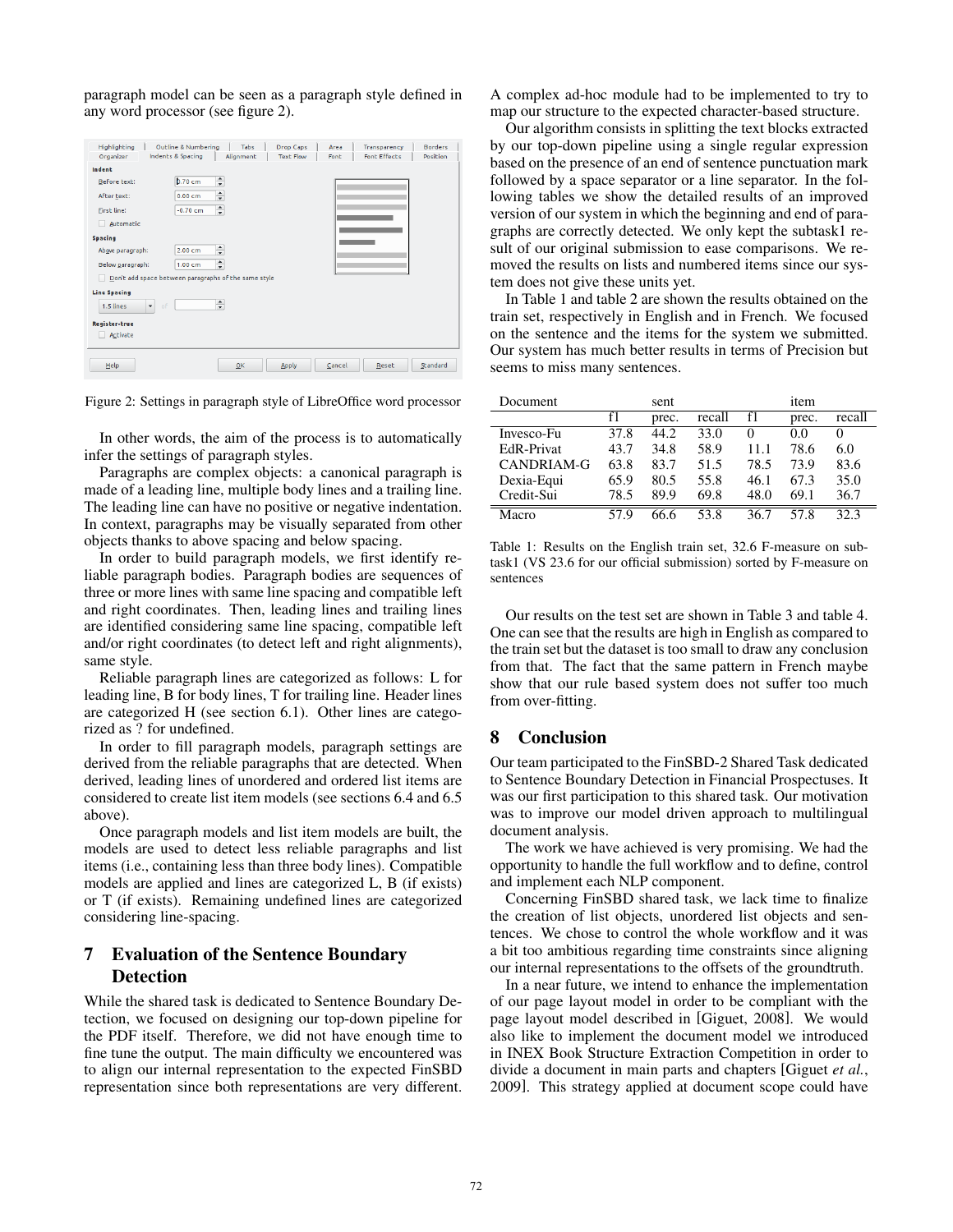<span id="page-6-11"></span>

| Document          |      | sent  |                   |      | item  |        |
|-------------------|------|-------|-------------------|------|-------|--------|
|                   | f1   | prec. | recall            | f1   | prec. | recall |
| <b>LCL-OBLIGA</b> | 28.8 | 36.3  | $23.\overline{8}$ | 2.9  | 3.4   | 2.6    |
| <b>LCL-DOUBLE</b> | 33.4 | 36.8  | 30.7              | 3.7  | 5.3   | 2.9    |
| <b>LCL-INVEST</b> | 34.6 | 43.6  | 28.7              | 1.1  | 2.6   | 0.7    |
| <b>AMUNDI-VIE</b> | 34.9 | 44.3  | 28.8              | 2.5  | 6.5   | 1.6    |
| <b>FUNDQUEST-</b> | 38.1 | 51.9  | 30.1              | 43.0 | 44.4  | 41.7   |
| <b>BNP-PARIBA</b> | 44.8 | 70.8  | 32.8              | 45.0 | 39.1  | 52.9   |
| <b>QUILVEST-C</b> | 51.0 | 62.1  | 43.3              | 34.6 | 51.9  | 25.9   |
| <b>GROUPAMA-O</b> | 53.1 | 60.5  | 47.3              | 39.7 | 40.0  | 39.5   |
| <b>AVIVA-INTE</b> | 53.3 | 66.1  | 44.6              | 32.0 | 29.1  | 35.6   |
| <b>CREDIT-MUT</b> | 53.7 | 83.5  | 39.6              | 33.8 | 26.1  | 47.9   |
| <b>GUTENBERG-</b> | 54.2 | 58.4  | 50.5              | 34.5 | 37.0  | 32.3   |
| Fondo-BNP-        | 57.2 | 59.2  | 55.3              | 66.7 | 73.7  | 60.9   |
| <b>CM-CIC-EUR</b> | 57.3 | 56.8  | 57.8              | 44.8 | 41.4  | 48.8   |
| <b>FCPI-IDINV</b> | 59.8 | 78.4  | 48.3              | 88.9 | 88.9  | 88.9   |
| <b>GASPAL-CON</b> | 61.5 | 73.4  | 52.9              | 35.8 | 70.7  | 24.0   |
| Le-PALÉ-FR        | 62.0 | 76.8  | 51.9              | 60.1 | 48.8  | 78.2   |
| NORDEN-SMA        | 62.1 | 74.0  | 53.4              | 49.7 | 40.4  | 64.7   |
| <b>ORCHIDEE-I</b> | 62.3 | 64.8  | 60.1              | 54.5 | 70.6  | 44.4   |
| SÉLECT-OBL        | 65.6 | 90.9  | 51.3              | 32.9 | 28.6  | 38.7   |
| Sécuri-Tau        | 68.1 | 84.3  | 57.1              | 28.6 | 19.0  | 57.1   |
| <b>OUADRIGE-M</b> | 69.2 | 85.6  | 58.1              | 82.8 | 89.1  | 77.4   |
| FCPI-Innov        | 72.8 | 84.6  | 63.9              | 50.2 | 52.6  | 48.1   |
| <b>INNOVEN-EU</b> | 77.7 | 89.7  | 68.5              | 8.5  | 11.8  | 6.7    |
| Macro             | 54.6 | 66.6  | 46.9              | 38.1 | 40.0  | 40.1   |

Table 2: Results on the French train set 31.9 F-measure on subtask1 (VS 33.5% for our original submission) sorted by F-measure on sentences

<span id="page-6-12"></span>

| Document          |      | sent  |        |      | item  |        |
|-------------------|------|-------|--------|------|-------|--------|
|                   | f1   | prec. | recall | f1   | prec. | recall |
| Arabesque-        | 71.8 | 88.4  | 60.5   | 55.3 | 88.7  | 40.1   |
| <b>MAGALLANES</b> | 76.9 | 92.1  | 66.0   | 23.8 | 88.9  | 13.7   |
| Macro             | 74.3 | 90 2  | 63.2   | 39.5 | 88.8  | 26.9   |

Table 3: Results on the English test set : 37.9 F-measure on subtask1 (VS 31.7 for our original submission) sorted by F-measure on sentences

made more accurate decisions at lower level of the hierarchy (i.e., divide-and-conquer strategy).

### References

- <span id="page-6-0"></span>[Ait Azzi *et al.*, 2019] Abderrahim Ait Azzi, Houda Bouamor, and Sira Ferra. The finsbd-2019 shared task:sentence boundary detection in pdf noisy text in the financial domain. In Chung-Chi Chen, Hen-Hsen Huang, Hiroya Takamura, and Hsin-Hsi Chen, editors, *Proceedings of the First Workshop on Financial Technology and Natural Language Processing*, pages 74–80, Macao, China, August 2019.
- <span id="page-6-8"></span>[Antonacopoulos *et al.*, 2009] Apostolos Antonacopoulos, David Bridson, Christos Papadopoulos, and Stefan Pletschacher. A realistic dataset for performance evaluation of document layout analysis. In *Proceedings of the International Conference on Document Analysis and Recognition, ICDAR*, pages 296–300, 01 2009.

<span id="page-6-13"></span>

| Document          |      | sent  |        |      | item  |        |
|-------------------|------|-------|--------|------|-------|--------|
|                   | f1   | prec. | recall | f1   | prec. | recall |
| CM-CIC-OBL        | 32.3 | 27.7  | 38.8   | 40.0 | 36.2  | 44.7   |
| LCL-MULTI-        | 35.3 | 34.5  | 36.2   | 0    | 0.0   | 0.0    |
| <b>HEXASTEP-H</b> | 40.6 | 71.5  | 28.3   | 11.1 | 33.3  | 6.7    |
| <b>AMUNDI-IND</b> | 50.0 | 51.5  | 48.6   | 0    | 0     | 0.0    |
| LAZARD-ACT        | 57.1 | 69.8  | 48.2   | 39.1 | 29.3  | 58.6   |
| FIP-IXO-DE        | 58.7 | 71.1  | 50.0   | 50.0 | 100.0 | 33.3   |
| <b>BNP-Pariba</b> | 59.0 | 54.1  | 64.9   | 31.6 | 24.5  | 44.4   |
| <b>GREEN-BOND</b> | 59.5 | 67.1  | 53.6   | 27.6 | 52.2  | 18.8   |
| KLE-EONIA-        | 60.4 | 70.3  | 53.0   | 63.5 | 61.4  | 65.9   |
| <b>ECUREUIL-P</b> | 67.8 | 73.0  | 63.4   | 55.7 | 53.1  | 58.6   |
| Macro             | 52.1 | 59.1  | 48.5   | 31.9 | 39.0  | 33.1   |

Table 4: Results on the French test set, 27.98 F-measure on subtask1 (VS 26.2 for our original submission) sorted by F-measure on sentences

- <span id="page-6-5"></span>[Bachenko *et al.*, 1995] Joan Bachenko, Eileen Fitzpatrick, and Jeffrey Daugherty. A rule-based phrase parser for real-time text-to-speech synthesis. *Natural Language Engineering*, 1(2):191–212, 1995.
- <span id="page-6-1"></span>[Bernhard *et al.*, 2017] Delphine Bernhard, Amalia Todirascu, Fanny MARTIN, Pascale Erhart, Lucie Steible, Dominique Huck, and Christophe Rey. Problèmes de tokénisation pour deux langues régionales de France, l'alsacien et le picard. In *DiLiTAL 2017*, Actes de l'atelier " Diversité Linguistique et TAL ", pages 14-23, Orléans, France, June 2017.
- <span id="page-6-3"></span>[Corro, 2020] Caio Corro. Span-based discontinuous constituency parsing: a family of exact chart-based algorithms with time complexities from  $o(n^6)$  down to  $o(n^3)$ , 2020.
- <span id="page-6-4"></span>[Dale *et al.*, 2000] Robert Dale, H. L. Somers, and Hermann Moisl. *Handbook of Natural Language Processing*. Marcel Dekker, Inc., USA, 2000.
- <span id="page-6-9"></span>[Déjean and Meunier, 2006] Hervé Déjean and Jean-Luc Meunier. A system for converting pdf documents into structured xml format. In Horst Bunke and A. Lawrence Spitz, editors, *Document Analysis Systems VII*, pages 129– 140, Berlin, Heidelberg, 2006. Springer Berlin Heidelberg.
- <span id="page-6-10"></span>[Déjean and Meunier, 2010] Hervé Déjean and Jean-Luc Meunier. Reflections on the inex structure extraction competition. In *Proceedings of the 9th IAPR International Workshop on Document Analysis Systems*, DAS '10, page 301–308, New York, NY, USA, 2010. Association for Computing Machinery.
- <span id="page-6-7"></span>[Déjean, 2007] Hervé Déjean. pdf2xml open source soft*ware*, 2007. Last access on July 31, 2019.
- <span id="page-6-6"></span>[Déjean, 2010] Hervé Déjean. Numbered sequence detection in documents. In Laurence Likforman-Sulem and Gady Agam, editors, *Document Recognition and Retrieval XVII*, volume 7534, pages 41 – 52. International Society for Optics and Photonics, SPIE, 2010.
- <span id="page-6-2"></span>[Gabay et al., 2019] Simon Gabay, Marine Riguet, and Loïc Barrault. A Workflow For On The Fly Normalisation Of 17th c. French. In *DH2019*, Utrecht, Netherlands, July 2019. ADHO.